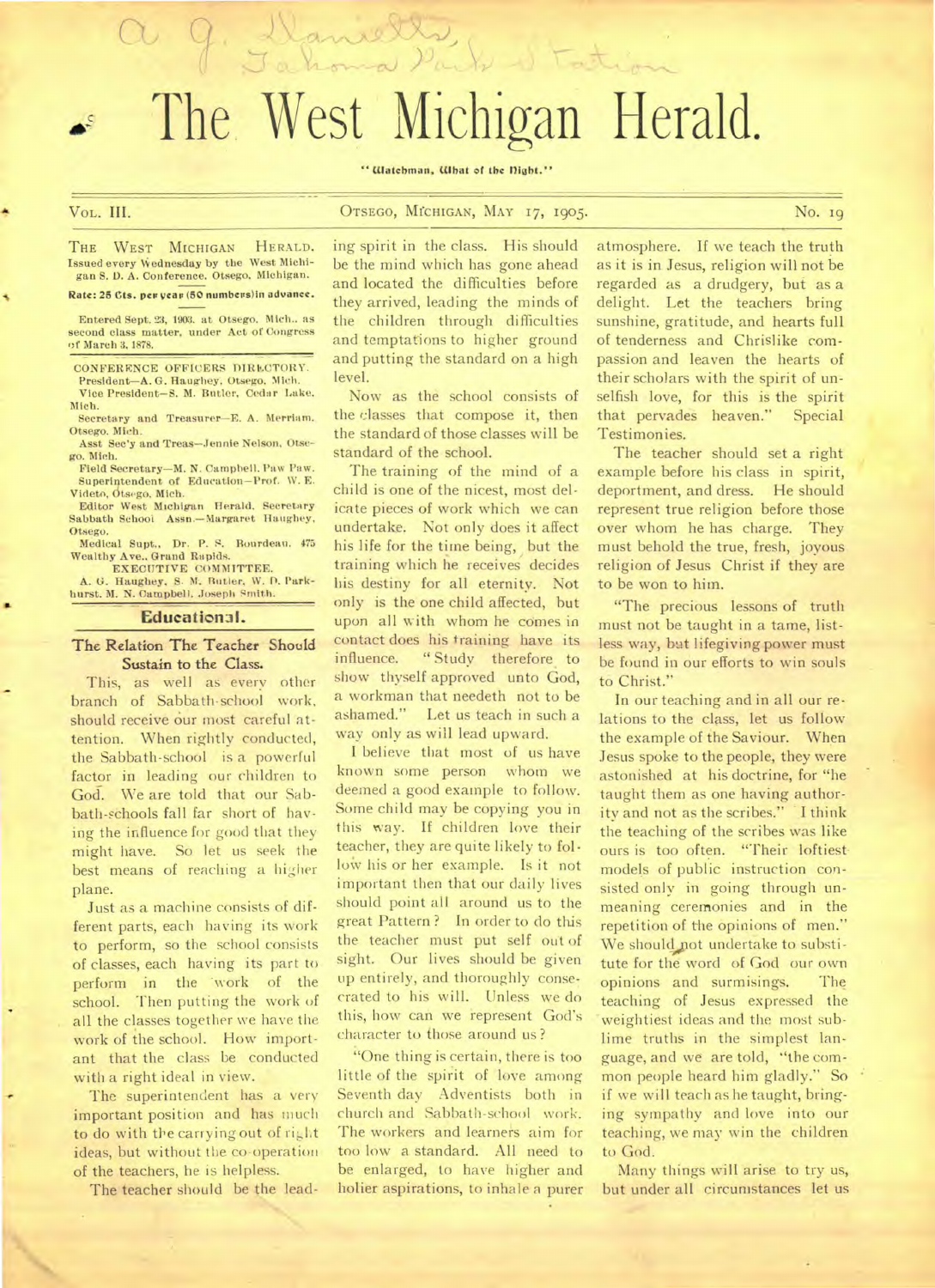## 2 THE WEST MICHIGAN HERALD. May 17, 1905

manifest self-control, kindness, and love. By patience let us retain the affections of the children and let them know that our whole desire is to do them good. "Show the scholars that we have confidence in them. Visit them in their homes and invite them to our homes. Let it be seen that we love them, not only in word, but in deed and in truth."

The more we study, the broader we will find our mission to be. So let us strive to fill the place which God has given us to the best of our ability. So may we be able some day when we shall stand before the throne of God to say: "Lo here am I, Lord, and the children whom thou hast given me."

## LESLIE AVERY.

### How Can Our Church-school Pupils Be **Won to** Christ ? (concluded.)

We are told by the Lord in "Education" page 244, that "Fathers and mothers and teachers need to appreciate more fully the responsibility and honor that God has placed upon them in making them, to the child, the representatives of himself." How necessary then that the teacher present to her pupils an example which they can safely follow. It is a fact known to all that children are great imitators, and also that their minds are like wax to receive impressions but like marble to retain them. How important, then, that the impressions which the pupils receive of God's character as presented by the teacher be correct.

A teacher should always be intimate with each pupil, should take an interest in all their sports and in whatever interests them; in fact, should be one with them: still there should always be that Godly dignity about the teacher which will show to her pupils that in perfecting character there is something beyond them to strive for. There should always be an unseen but felt influence exerted by the teacher which the pupils can not resist. The teacher should be courteous to

all, kind, gentle, patient, firm,—in fact, should manifest all those traits which make up God's character, for the pupils read in their teacher an exposition of His character, and their desire to serve Him will be largely influenced by their teacher's deportment. Let the pupils see from their teacher's dealings with them that, while God deals gently and patiently with the sinner, he also deals firmly, and that "right knows no compromise with wrong." Teach them that each wrong receives its just reward. Above all, let the teacher remember the old adage, "Actions speak louder than words." "Order, thoroughness, punctuality, self-control, a sunny temper, evenness of disposition, self-sacrifice, integrity, and courage are essential qualifications." "Education" page 277.

Another essential, and one which it seems hardly necessary to mention, is co-operation between parents and teacher. "In all that concerns the well-being of the child it should be the effort of parents and teachers to co-operate." "Education" page 283. The teacher who has the hearty co-operation of the parents stands in a fair way to success. Without this, although they may succeed in leading the pupils to Christ, they are, nevertheless, greatly handicapped. The teacher and parents should counsel and pray together, and the parents should give to the teacher the benefit of their knowledge of the children's characters and physical peculiarities. There should exist between them that natural understanding which will enable them all to work for the children's best good.

Surely we cannot overestimate the importance of personal work as a means of converting our pupils. In "Education" pages 231, 232, we read these words: "In all true teaching the personal element is essential. Christ in his teaching dealt with men individually. It was by personal contact and association that he trained the

twelve. It was in private, often but one listener, that he gave His most precious instruction. . . . The same personal interest; the same attention to individual development, are needed in educational work today."

The writer at one time at the close of school put this question to a small class of young people: "What during the year has helped you most spiritually ?" One gave this answer: "The talks you have had with me and the Bible lessons." Another one also made mention of the personal work done with her by the teacher.

In personal work we should ever remember these words of Solomon: "A word spoken in due season, how good is it !" "A word fitly spoken is like apples of gold in pictures of silver." And especially let us remember these words: "A time to keep silence, and a time to speak." Let us be careful to discern the needs of each pupil and be always ready to speak a word in "due season." The writer has found that praying with a pupil is a potent factor for good. In these heart-toheart talks and in thus leading them into the presence of God, hearts can be reached that are otherwise impregnable.

To review, we would say that there are five things especially necessary if we would win our pupils to Christ: a realization of the object of the school and the responsibility of the teacher; prayer; a Godly example set by the teacher; cooperation between parents and teacher; and personal work..

In conclusion I wish to express my thankfulness to God for the privilege I have had of working for the children and youth. "It is a grand work to reform but a grander to form." May the Lord ever prosper this branch of his work, is my prayer.

## GILBERT J. ILES.

"A keen, sharp intellect may be an advantage, but the power of the educator is in heart connection with the Light of Life of the world."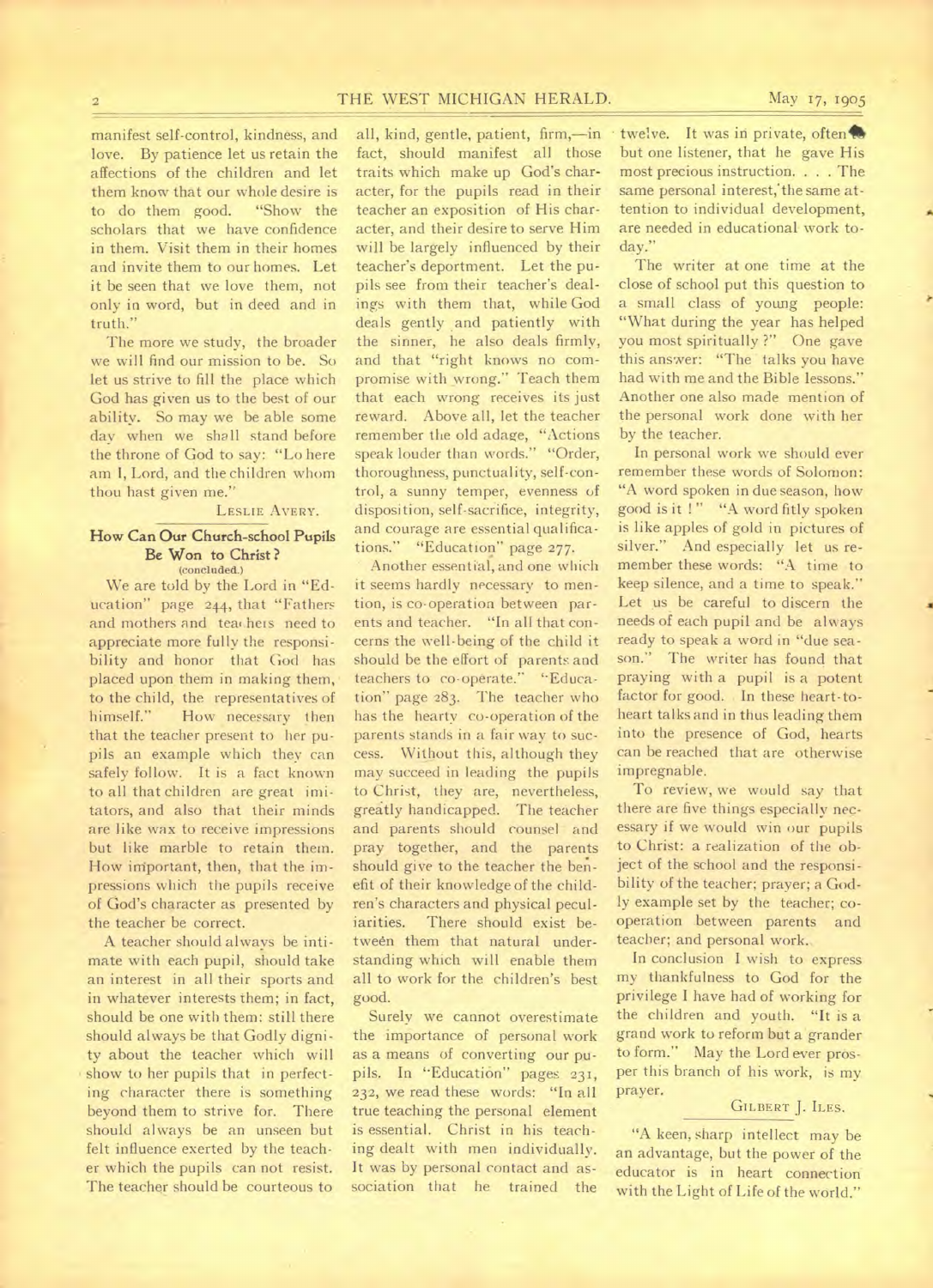♦*(7* 

# **Financial.**

| April Tithe Receipts.                          |                                  |
|------------------------------------------------|----------------------------------|
| Allendale                                      | $\clubsuit$                      |
|                                                | 26 49                            |
| Allegan                                        | 63<br>45                         |
| Ainger                                         | 52<br>11                         |
| Agnew                                          | 5 <sub>I</sub><br>14             |
| <b>Battle Creek</b>                            | 786<br>37                        |
| Burlington                                     | 8<br>55                          |
| <b>Bauer</b>                                   | 70<br>$\overline{\mathbf{2}}$    |
| Belding                                        | 76<br>$\overline{7}$             |
| <b>Berrien Springs</b><br><b>Benton Harbor</b> | 64<br>15                         |
| Bedford                                        | 56<br>45                         |
| <b>Byron Center</b>                            | 91<br>43<br>10                   |
| Bangor                                         | 13<br>80<br>12                   |
| Cedar Lake                                     | 76 79                            |
| Charlotte                                      | 19<br>47                         |
| <b>Carlton Center</b>                          | 83.<br>49                        |
| <b>Carson City</b>                             | 3I<br>20                         |
| Coldwater                                      | 23<br>4 <sup>2</sup>             |
| <b>Clifford Lake</b>                           | 2642                             |
| Douglas                                        | 26 81                            |
| Dimondale                                      | 29 94                            |
| Denver                                         | 8 8o                             |
| <b>Eaton Rapids</b>                            | 8 8 2                            |
| Edmore                                         | 48 8I                            |
| Emerald                                        | 40<br>3                          |
| Fremont                                        | 18 80                            |
| Frost                                          | 12 78                            |
| <b>Grand Rapids</b>                            | 76<br>5 <sub>I</sub>             |
| Glenwood                                       | I<br>40                          |
| <b>Grand Ledge</b>                             | 3 <sup>o</sup><br>$\overline{4}$ |
| Gowen-                                         | IO<br>5                          |
| Grandville                                     | 25 53                            |
| Greenviile                                     | 130 62                           |
| Homer                                          | 1783                             |
| <b>Hastings</b>                                | 8 87                             |
| Individual                                     | 16.20                            |
| Kalamazoo                                      | 14 55                            |
| Kinderhook                                     | IO<br>20                         |
| Kent City                                      | 23 66                            |
| Lowell                                         | 29 06                            |
| Lakeview                                       | 29<br>27                         |
| Lyons                                          | 8<br>53                          |
| <b>Maple Grove</b>                             | 48<br>40                         |
| <b>Medical Department</b>                      | 25<br>$\infty$                   |
| Mt. Pleasant                                   | $\overline{7}$<br>27             |
| Muskegon                                       | 16<br>45                         |
| Mecosta                                        | 8<br>24                          |
| Monterey                                       | 27<br>50                         |
| Otsego                                         | 19<br>151                        |
| Orange                                         | $\overline{O}O$<br>55            |
| Paw Paw                                        | 40 82                            |
| Potterville                                    | 50<br>55                         |
| Quincy                                         | 4 <sub>I</sub><br>253            |
| Rothbury                                       | 86<br>39                         |

| May 17, 1905. |  | THE WEST MICHIGAN HERALD. |  |  |
|---------------|--|---------------------------|--|--|
|               |  |                           |  |  |

| Shelby       |  | IO 13  |  |
|--------------|--|--------|--|
| Sand Lake    |  | 25 40  |  |
| Trufant      |  | 10 30  |  |
| Vermontville |  | 16 70  |  |
| Wright       |  | 96 85  |  |
| West Leroy   |  | 12 46  |  |
|              |  |        |  |
|              |  | 281599 |  |

## April Receipts.

| Tithe                              | \$281599            |
|------------------------------------|---------------------|
| Sabbath-school Offerings           | 129 92              |
| On Account                         | 173 84              |
| Merchandise                        | 24 03               |
| <b>Weekly Offerings</b>            | 91 48               |
| <b>Mission Board Offerings</b>     | 23 12               |
| <b>Religious Liberty Offerings</b> | 27 35               |
| <b>Haskell Home</b>                | 124 OI              |
| Acre Fund                          | $\overline{O}$<br>T |
| Southern Missionary Society        | $4 \, 5^2$          |
| Porto Rico Mission                 | 30                  |
| Nashville Sanitarium               | I <sub>50</sub>     |
| Cedar Lake Academy                 | 9 75                |
| Self-denial Fund                   | IO<br>$\mathbf{I}$  |
| Washington Fund                    | 14 7I               |
| C. O. L. Fund                      | 5I <sub>25</sub>    |
| West Michigan Herald               | 125                 |
| <b>Barotseland Mission</b>         | 10 38               |
| <b>Educational Department</b>      | 542                 |
|                                    |                     |

## 3,510 92

## **Dedication of the Mercedes Room Michigan Home for Girls.**

One of the most impressive experiences in connection with the Home work occurred April 14, when four members of this missionary club came from Battle Creek to arrange and dedicate the room they had furnished. The furniture had been sent on ahead some days before and all that was to be done was to put things in place and hang the curtains and pictures. The room is done in blue and white and is a pure, sweet resting place for the dear soul-sick girls who occupy it.

After the room was all ready, the young ladies, with the members of the family and the two girls to use it, assembled together and Mrs. McKee read the 103rd Psalm. Then all sang "Scatter Sunshine." The purpose of such work and the blessing of God in so directing the

minds of His children were spoken of by the matron; and Miss West, the president of the club, in a few well-chosen remarks presented the room to the Home, and especially to the girls present. Prayer was offered and "Not I but Christ" was sung. There were wet eyes in that room as the hallowed presence of the Lover of Sinners was perceptibly felt.

The dear, brown-eyed girl who came to us from Battle Creek for help is proving herself worthy of the shelter of this room, and while a great sufferer, is patient and loves to hear of Jesus, her Saviour. While in great distress one evening, she reached out her hand to Mrs. McKee and begged her to pray, as she suffered so much. After prayer she lay quiet and rested well all night, and has been able to bear more patiently her sufferings since.

The Samaritan Club, also of Battle Creek, is to furnish a room soon. A wealthy lady of this city is to furnish a room herself for some needy girl, and soon the rooms will all be ready to shelter those who need our help and instruction. Classes. in Bible and physiology will be conducted all summer in connection with our house work, gardening, and general agricultural work, in which all will take part. The fruit canning season will soon be at hand, and fruit will be put up for sale, as some have donated fruit for this purpose. The great interest in the school work has been a remarkably encouraging feature -of this Home enterprise, and souls are finding the Lord and are preparing for active missionary work. Three dear ones who have been saved through this work are to-day in active and blessed work for Jesus. Others are in process of preparation and in soul-growth, and only the Master who knows us all can see how many more will be co-workers with Him.

ONE WHO WAS THERE.